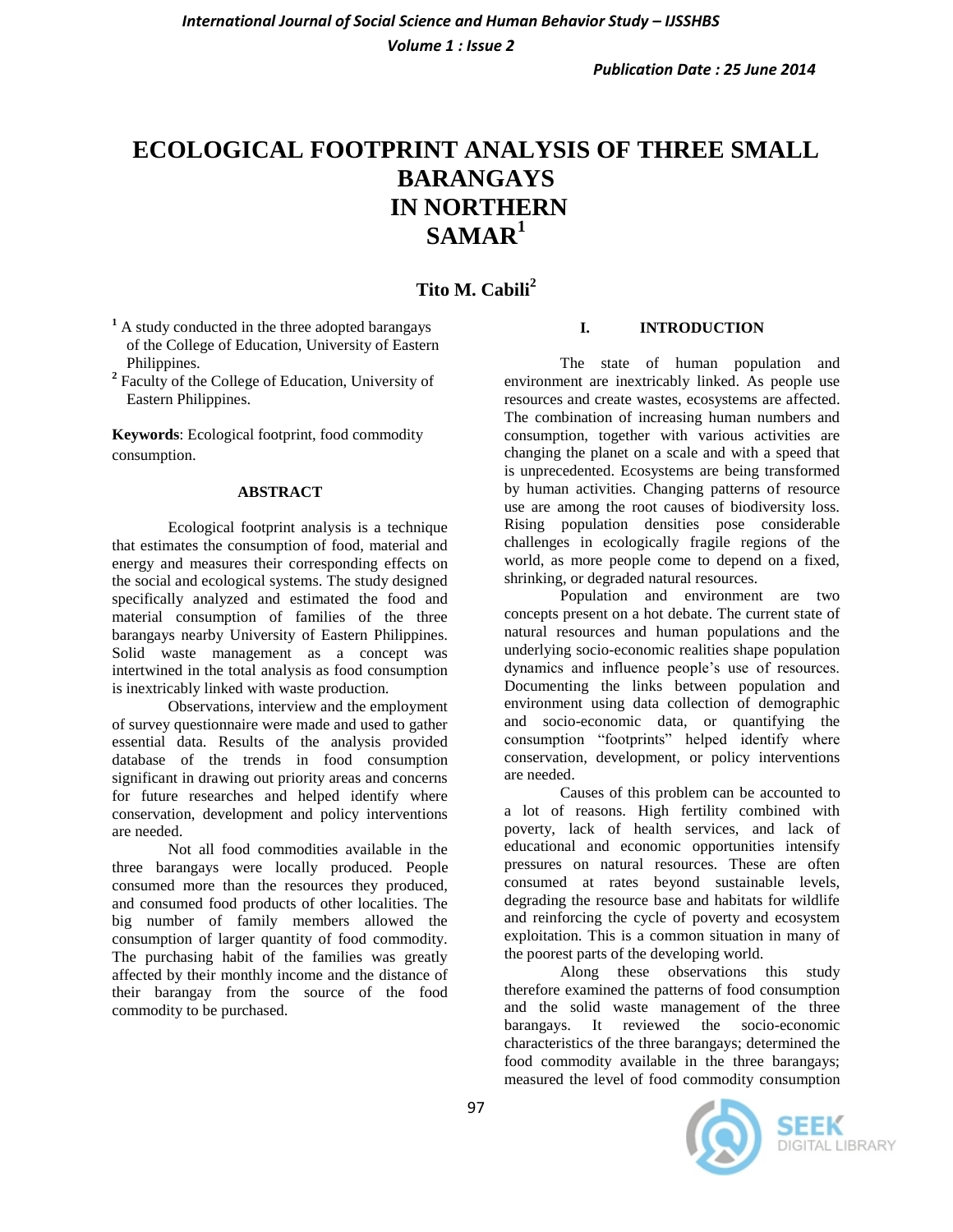of families; and examined the food commodity purchasing habits of the three barangays.

#### **II. METHODS**

Observations, interview and self-structured questionnaire were designed to gather data on resource use and food consumption patterns. Part of the data on socio-economic characteristics of the three barangays was obtained through reviewing secondary data/documents available in the barangays.

## **III. RESULTS AND DISCUSSIONS**

### **Socio-Economic Characteristics of the Three Barangays**

Considering the age of the respondents, majority is within the 51-above age ranges and age range 21-30 ranked second. This means that majority is matured member of the community and is responsible in the management of the production and consumption activities of their families. The date implies an increase in the population in few years as 21-30 age bracket is but the sexually active members of the community. Bangkerohan had the highest number within this age range. The data further implied more food production and consumption activities.

Female outnumbered the male which means that there is a great possibility of population increase. This further means that most females are just confined in their household and not active in the food production activities. However, this could also mean that females are more educated as they actively respond to the questions in the interview.

The data on occupation had a relation from the data about sex; majority was housewife and a greater number too, did not respond. Other forms of occupation had insignificant frequency. The noresponse of some respondents could mean no stable occupation of the head of the family which implied that there was no permanent food production activity.

In terms of the educational attainment of the head of the family, majority reached the elementary level; however, more college graduates were observed in Galutan. Having elementary level as the highest educational attainment meant poor/difficulty in food production and consumption management. Assistance on how community people think of and do alternative activities to augment family income and manage well production and consumption of daily needs was implied.

A parallel observation of 5-6 total number of family members was observed in the three barangays which means more food requirement to satisfy the needs of family members. This implies design of alternative livelihood activities to augment production.

These families have less than Php 5, 000.00 monthly income which could not be enough to satisfy the needs of the family. Alternative livelihood activities have to be designed to increase income to answer the needs of the family.

#### **Food Commodity Availability in the Three Barangays**

## **Cereals**

Rice is at all times available in the three barangays; however, not all of the needs for rice are satisfied by the produce from within the barangay. A greater majority did not respond to the question related to the availability of corn in the community. This could mean non-availability and non-production of the same commodity in the three barangays. This iibes with the observation that corn is now a rare produced commodity in the province; if there are, harvests are not milled; they are boiled and sold as "meryenda". Both cereals are not produced in Bangkerohan which implies dependence of the barangay for their daily need for cereals in the nearby barangays or in Catarman. Measures have to be done by the families, the Local Government Unit and other allied agencies for the families to produce what they need.

The availability of fruits in Barangay Bangkerohan had relation with the short distance of the barangay to the central source, Catarman. More fruits were available in Galutan; however, interviews showed that they were not locally produced. Families were dependent on their need for fruits to what were available in the market in Catarman. The same was true in Doňa Lucia, and only very few of the fruits were available and locally produced in the barangay.

The availability of the vegetables was not a problem in the three barangays as shown in the data presented. Some of these vegetables were locally produced. The no-response indicated the nonproduction of these products in the barangay which implied dependence of these barangays on what the nearby barangays and the market in Catarman



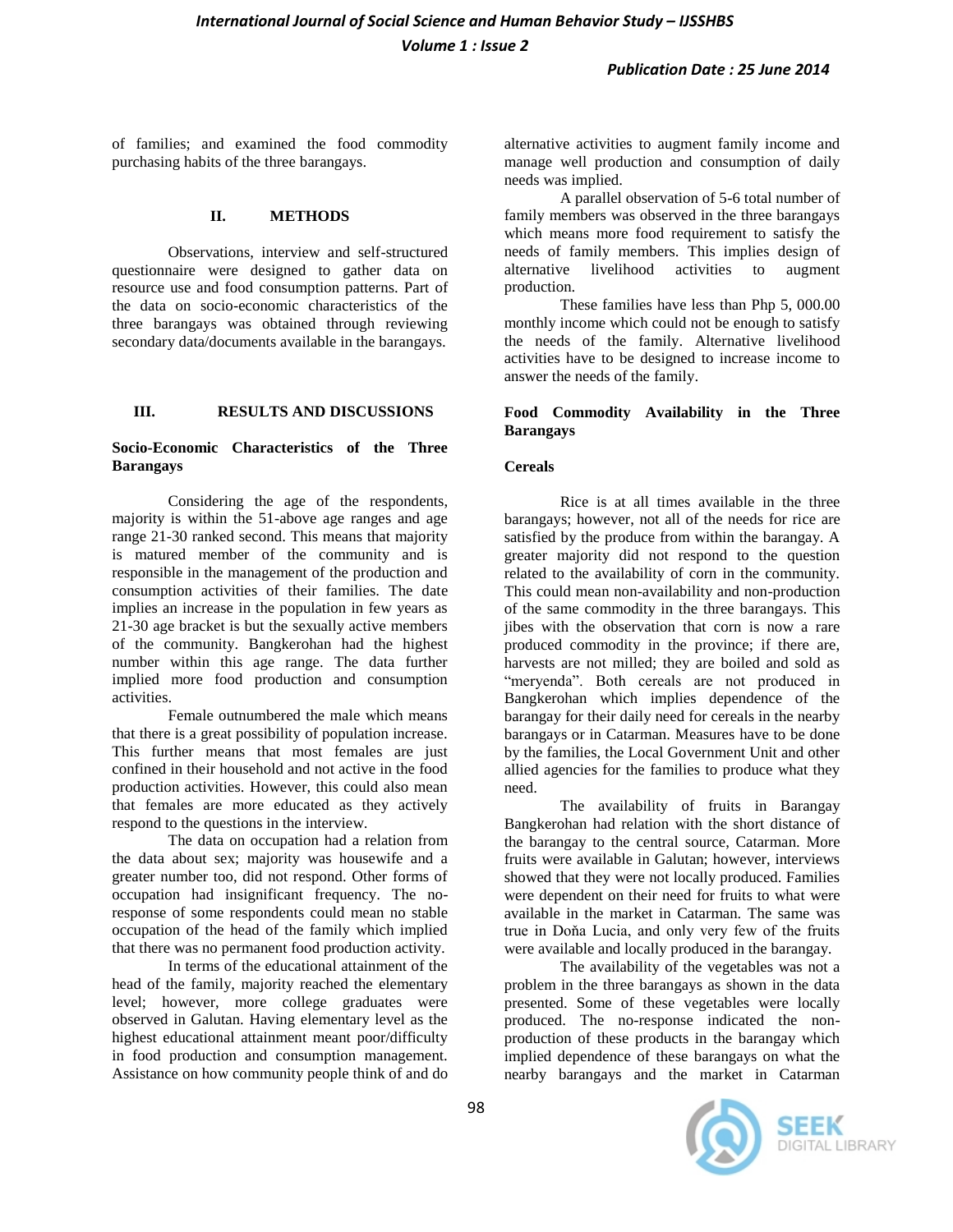# *International Journal of Social Science and Human Behavior Study – IJSSHBS Volume 1 : Issue 2*

#### *Publication Date : 25 June 2014*

provided. This implied the need to design extension programs to help community people produce more vegetables.

In terms of marine products, the data showed more produce from Doňa Lucia. Observations and interview attested that they used to supply needs for fresh fish of the constituents of UEP. Salted and smoked fish were not observed in bulk quantity which meant that fisher folks needed to sell their produce immediately to answer their daily household needs. This implied the need for processing skills which may be provided by UEP and other allied agencies.

other hand, Galutan and Bangkerohan were observed to be dependent again on what the market in Catarman provided in terms of fresh water and marine products. This data could mean the non-utility of the fresh water as source of fish and other products.

Meat, egg, pork, beef and carabeef were noted to be available in the three barangays except for carabeef and beef which were shown in the table as non- available in Galutan. The no-response as verified in the interview meant that they were just dependent on the supply for beef and carabeef in Catarman. The more yes-responses could mean more local producers and providers of these products in the barangay.

#### **Food Commodity Consumption of Families Per Week**

With the 5-6 family members, each family consumes six (6) to ten (10) kilos of cereals per week was observed in Doňa Lucia and Galutan. However, a greater number of families in Bangkerohan consumed less than or equal to 5 kilos of cereals. It could be inferred that the cereal consumption is dependent on the family income and the number of family members.

A greater number in Dona Lucia, Galutan and Bangkerohan consumed 1 kilo, 5 kilos and 2 kilos, respectively. This could mean that root crops are no longer served on the table as substitute of rice as staple food.

Majority of the family in the three barangays consumed only 1 kilo of fruit per week which meant that fruits were not significant in the daily meal. However, this could imply less awareness of the nutrients derived from fruits which essentially had impact on the health of the barangay people. The need for local seminars on awareness especially on the substitute of fruits had to be conducted.

More than five kilos of vegetables were consumed by every family in Dona Lucia, 1 kilo per family in Galutan and 4 kilos in Bangkerohan. Observations made confirmed that the more consumption of vegetables in Doňa Lucia was because of their less interest on fish as they had more of it everyday. Galutan locally produced more vegetables but consumed less. This implied that selling the locally produced products was given more premium than consuming them for the family.

A majority of the families in Doňa Lucia consumed 3 kilos, 1 kilo in Galutan, 4 kilos in Bangkerohan which meant that fish and other marine products were but significant sources of protein among Filipino families.

A greater number of families both in Doňa Lucia and Galutan consumed only 1 kilo of poultry and meat products every week. The high price of the product could be one of the reasons for the less consumption. On the other hand, more families in Bangkerohan consumed 4 kilos of poultry and meat products per week.

#### **Food Commodity Purchasing Habits of the Three Barangays**

A greater majority of families in Galutan and Bangkerohan purchase rice in Catarman while families of Dona Lucia used to buy rice in some sarisari stores in the barangay. The distance of the barangay to the town proper could be a significant parameter considered as to where to buy. Local production and availability of the product could be other considerations.

Root crops are locally produced in Galutan and Bangkerohan while a greater majority in Doňa Lucia had no response which meant that there was no production of the same in the barangay. This may be because fishing was the major source of livelihood in the area.

In Doňa Lucia, fruits served were locally produced, while majority of families in Galutan and Bangkerohan had no response which meant that they bought fruits without knowing the source. Interviews revealed that families used to buy fruits in Catarman but they did not specifically know where these fruits are produced.

A majority of the vegetables in Dona Lucia and Bangkerohan were produced locally while Galutan was dependent on what the market in Catarman provided.

In terms of the fresh water and marine products, Doňa Lucia as one of the UEP providers for

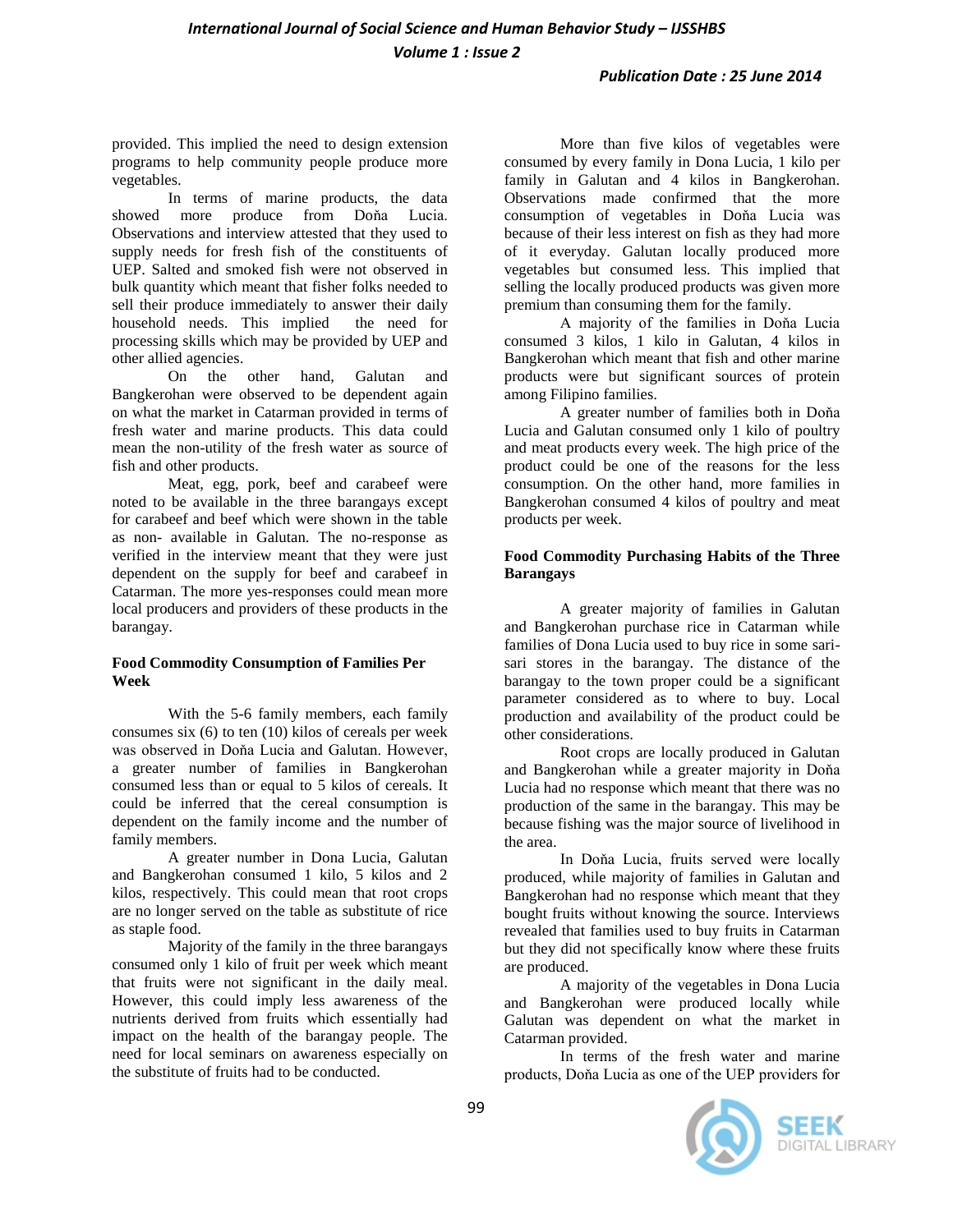fish, locally produce these products while Galutan and Bangkerohan used to buy these products in Catarman. This is because of the distance of Galutan to the seawater; however, Bangkerohan has a good access to the coastal area. This implied for a deeper community motivation to recognize the utility of fresh water as source of fish and other products.

Similarly, Galutan and Bangkerohan were dependent on what the market in Catarman provided in terms of meat and poultry products. Community people of Doňa Lucia used to buy the same products in some sari-sari stores in the barangay. This meant that Catarman is the central market for major commodities.

#### **Purchasing Habit (Number of times of buying per week)**

A majority of the community people of Dona Lucia bought rice daily; while Galutan and Bangkerohan had for once or twice a week. The daily purchase in Doňa Lucia could be related to the source livelihood people had. Observations revealed that after selling their fish products, they immediately prioritized to buy rice as it is the daily necessity of every family.

Root crops were bought daily by the majority of the community people of Doňa Lucia, twice a week by majority of people in Galutan and once a week in Bangkerohan. It could be inferred that root crop could still be a substitute for rice.

Fruits were bought as the need arises; however, many families in Bangkerohan bought fruits daily. This could be because of the short distance of the barangay to the Catarman market.

A bigger number of families in Doňa Lucia and Bangkerohan used to buy vegetables everyday while some families in Galutan bought as the need arises. This meant that in Galutan vegetables were available anytime in the barangay.

For fresh water and marine products, Doňa Lucia and Bangkerohan bought as they needed the product while Galutan used to buy the products twice a week. Distance could be a factor considered in the number of times of purchase.

A number of respondents in Doňa Lucia revealed that poultry and meat products were bought as money was available, twice a week for Galutan and daily for Bangkerohan.

#### **IV. SUMMARY AND CONCLUSION**

Consumption patterns played a critical role in population dynamics and impacts on the environment. Each human activity left a "footprint" on the planet Earth, with its size and depth determined by how many resources each person uses.

The barangays had no existing comprehensive socio-economic profile. The food commodity available in the three barangays was not all locally produced. People consumed more than the resources they produced, consuming food products of other localities. The big number of family members allowed the consumption of larger quantity of food commodity. The purchasing habit of the families was greatly affected by their monthly income and the distance of their barangay from the source of the food commodity to be purchased.

### **V. IMPLICATIONS AND RECOMMENDATIONS**

The high consumption of food commodities was fueled by a lot of drivers such as poverty, lack of education and economic opportunity, the desire for large families and there might be a lot more. These drivers caused degradation of natural resources. This implied for more economic opportunities, heightened reproductive health information and in-depth awareness of the various ecological services afforded by the natural resources and in return how conservation measures have to be done to end up with sustainability.

The University as an academic institution must help in the drafting of the socio-demographic profile of the barangay. Further studies have to be done to measure the threats of population dynamics to natural resources vis-à-vis the state of the population and the environment. Economic, political and social forces driving population-environment connections had to be the concern not just of community leaders but of everyone.

The barangay must have a survey of the quantified commodity locally produced, locally consumed and commercially distributed to other localities. Programs and/or activities had to be designed to increase the purchasing power of the community people. The extension unit of the university may come in, in designing activities.

#### **LITERATURE CITED**

Conservation on a Crowded Planet: A Sourcebook for Conservation Practitioners. Center for